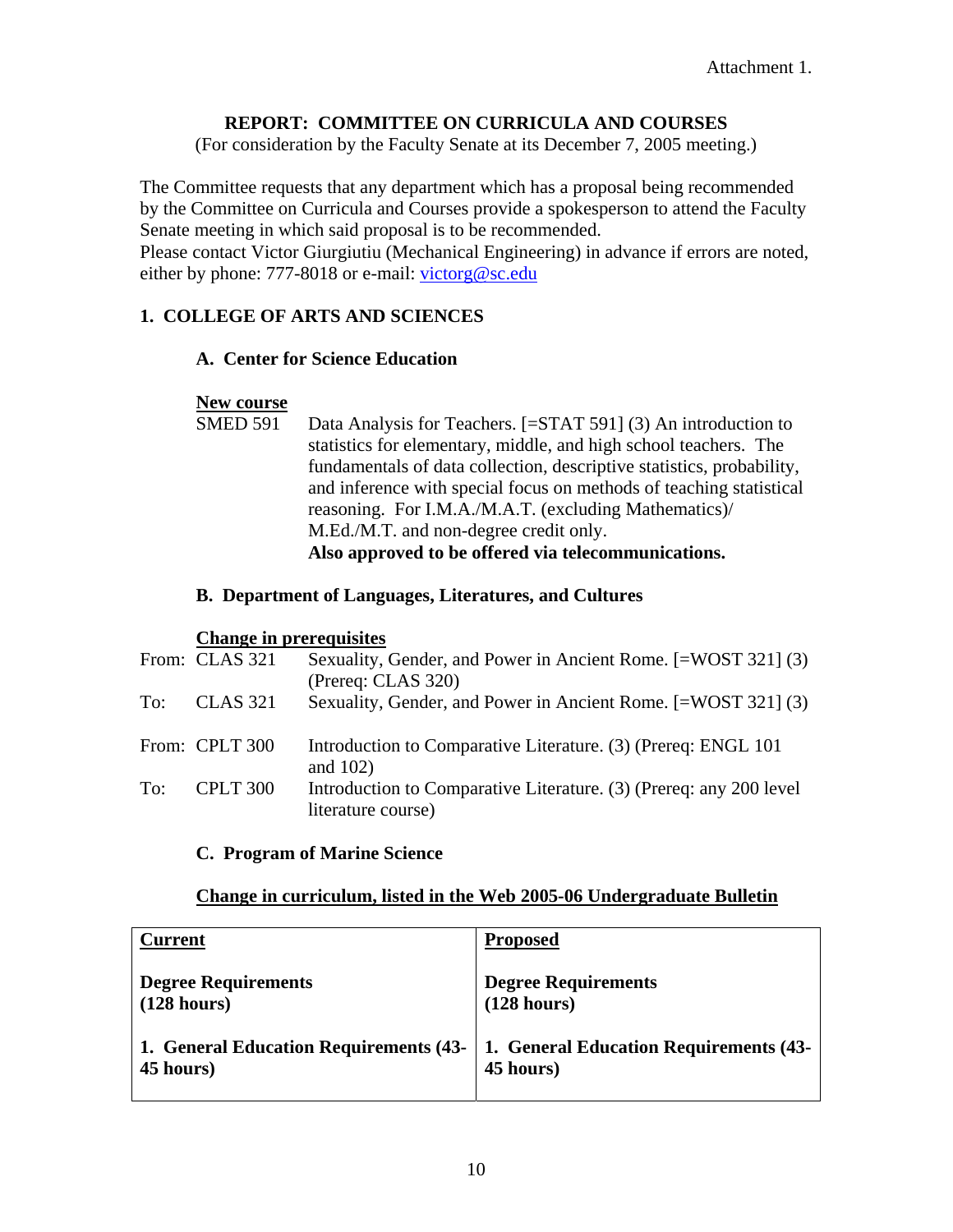| The following courses fulfill some of the  | The following courses fulfill some of the   |
|--------------------------------------------|---------------------------------------------|
| general education requirements and must    | general education requirements and must     |
| be completed with a grade of $C$ or better | be completed with a grade of $C$ or better  |
| for a B.S. degree with a major in marine   | for a B.S. degree with a major in marine    |
| science: MSCI 101 and 102; mathematics     | science: MSCI 101 and 102; mathematics      |
| through MATH 142 (Calculus II), two        | through MATH 142 (Calculus II), <b>STAT</b> |
| courses in physics (e.g., PHYS 201, 201L   | 515 two courses in physics (e.g., PHYS)     |
| and 202, 202L or PHYS 211, 211L and        | 201, 201L and 202, 202L or PHYS 211,        |
| 212, 212L) and chemistry (e.g., CHEM       | 211L and 212, 212L) and chemistry (e.g.,    |
| 111, 112), and one course in computer      | CHEM 111, 112), and one course in           |
| programming (CSCE 102 or higher).          | computer programming (CSCE 102 or           |
|                                            | higher).                                    |

### **D. Department of Military Science**

#### **New course**

ARMY 400 Nurses Summer Training Program Clinical Elective. (3) (Prereq: Completion of the Leadership Development Assessment Course (LDAC), NURS 412 or its equivalent, acceptance into Army ROTC) A 3 week summer nursing experience conducted at an Army Hospital in the US, Europe or Asia that orients the Cadet Nurse to the mission of the US Army Medical Department and its health care delivery system. It provides a minimum of 120 hours of clinical experience to develop nursing, leadership, administrative and interpersonal skills.

### **E. Department of Political Science**

#### **New course**

POLI 478 Environmental Policy. (3) Themes in environmental policy in industrialized nations. Analysis of issue framing, the role of public and private tools, and conflicting perspectives. Incorporates analysis of policy process and public management.

### **F. Department of Statistics**

### **Change in prerequisite and description**

From: STAT 517 Computing in Statistics. (3) (Prereq: STAT 509 or STAT 515 with a grade of C or higher; knowledge of a programming language) Applications of the computer to statistics. Random number generation, efficient design of simulation studies, and advanced statistical computing procedures. To: STAT 517 Computing in Statistics. (3) (Prereq: STAT 509 or STAT 515 with a grade of C or higher) An introduction to statistical packages such as R and SAS with special focus on data management and programming skills such as Monte Carlo simulation.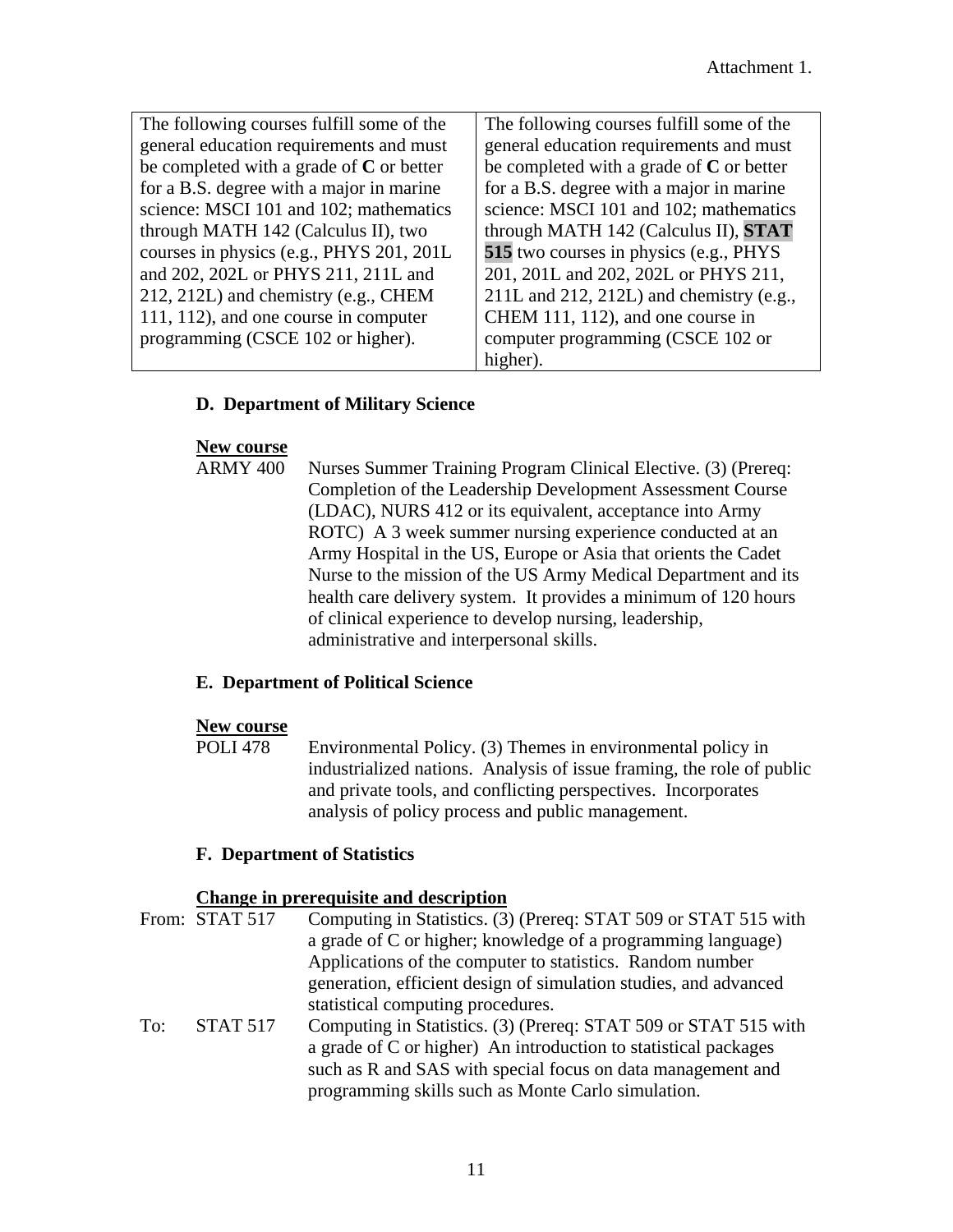### **New course**

STAT 591 Data Analysis for Teachers. [=SMED 591] (3) An introduction to statistics for elementary, middle, and high school teachers. The fundamentals of data collection, descriptive statistics, probability, and inference with special focus on methods of teaching statistical reasoning. For I.M.A./M.A.T. (excluding Mathematics)/ M.Ed./M.T. and non-degree credit only. **Also approved to be offered via telecommunications.** 

### **G. Department of Women Studies**

### **Change in prerequisites**

|     | From: WOST 321 | Sexuality, Gender, and Power in Ancient Rome. [=CLAS 321] (3) |
|-----|----------------|---------------------------------------------------------------|
|     |                | (Prereq: WOST 320)                                            |
| To: | WOST 321       | Sexuality, Gender, and Power in Ancient Rome. [=CLAS 321] (3) |

## **2. COLLEGE OF ENGINEERING AND INFORMATION TECHNOLOGY**

### **A. Electrical Engineering**

### **Change in title and desciption**

|     | From: ELCT 363 | Introduction to Semiconductor Materials. (3) Crystal structures,<br>classical and quantum mechanical models, and properties of pn<br>junctions.  |
|-----|----------------|--------------------------------------------------------------------------------------------------------------------------------------------------|
| To: | ELCT 363       | Introduction to Microelectronics. (3) Basic semiconductor material<br>and device principles. Principles and applications of<br>microelectronics. |

### **Change in title, prerequisite and description**

|     | From: ELCT 563 | Advanced Semiconductor Materials. (3) (Prereq: ELCT 363)            |
|-----|----------------|---------------------------------------------------------------------|
|     |                | Crystal structures, energy-band theory, and charge-carrier physics. |
| To: | ELCT 563       | Semiconductor Electronic Devices. (3) (Prereq: ELCT 363 or          |
|     |                | equivalent) Basic semiconductor material properties. Principles     |
|     |                | and characteristics of semiconductor p-n junction and Schottky      |
|     |                | diodes, field-effect transistors (JFETs, MESFETs and MOSFETs),      |
|     |                | and bipolar junction transistors.                                   |

### **New courses**

ELCT 566 Semiconductor Optoelectronics. (3) (Prereq: ELCT 363 or equivalent) Basic semiconductor material optical properties. Principles and structures of semiconductor lasers, Light Emitting Diodes, and photodetectors.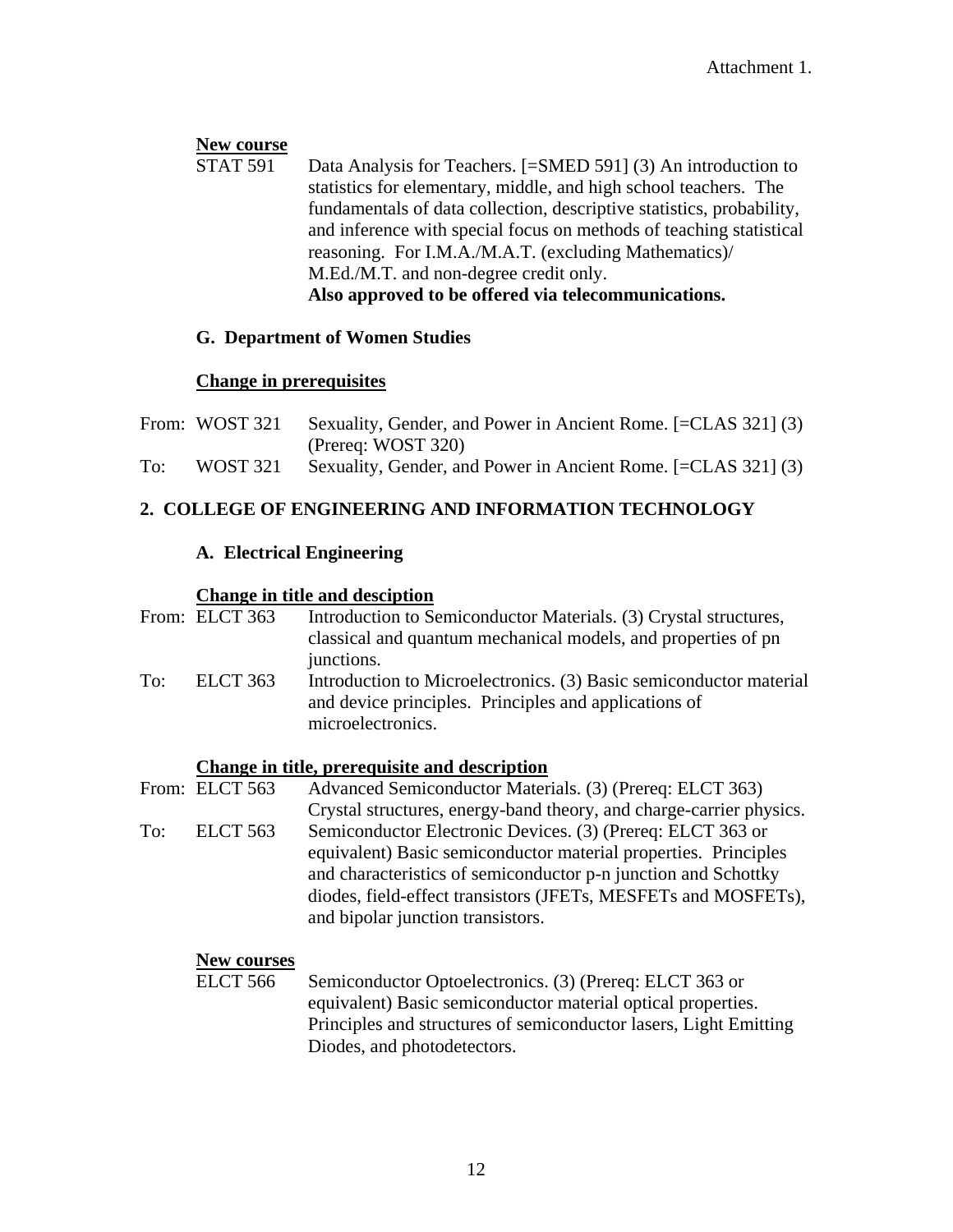ELCT 574 Semiconductor Materials and Device Characterization. (3) (Prereq: ELCT 363 or equivalent) Semiconductor material and device characterization; resistivity, carrier and doping density, contact resistance, Schottky barriers, series resistance, defects, trapped charges, and carrier lifetime.

#### **B. Mechanical Engineering**

#### **New course**

EMCH 535 Robotics in Mechanical Engineering. (3) (Prereq: EMCH 332) Overview of robotics in practice and research: forward and inverse kinematics, statics and dynamics, trajectory generation, control, vision, and motion planning.

#### **3. COLLEGE OF MASS COMMUNICATIONS AND INFORMATION STUDIES**

#### **A. School of Journalism and Mass Communication**

#### **New course**

JOUR 504 Crisis Communications. (3) (Prereq: JOUR 328 and 436 or consent of instructor) Students will learn unique insight into experiencing and analyzing public relations emergencies impacting businesses or clients. Students learn techniques for insuring positive outcomes when confronting public relations crises.

#### **4. SCHOOL OF MUSIC**

#### **Changes in curriculum, listed in the Web 2005-06 Undergraduate Bulletin**

| <b>CURRENT</b>                                                                                                                                                                                                                                                                                                                                                                                                                                                                                               | <b>PROPOSE</b>                                                                                                                                                                                                                                                                                                                                                                                                                                                                                                                                                                    |
|--------------------------------------------------------------------------------------------------------------------------------------------------------------------------------------------------------------------------------------------------------------------------------------------------------------------------------------------------------------------------------------------------------------------------------------------------------------------------------------------------------------|-----------------------------------------------------------------------------------------------------------------------------------------------------------------------------------------------------------------------------------------------------------------------------------------------------------------------------------------------------------------------------------------------------------------------------------------------------------------------------------------------------------------------------------------------------------------------------------|
| <b>Curricula</b>                                                                                                                                                                                                                                                                                                                                                                                                                                                                                             | <b>Curricula</b>                                                                                                                                                                                                                                                                                                                                                                                                                                                                                                                                                                  |
| <b>Major Requirements.</b> Every degree candidate in the<br>school must successfully complete a major program of<br>study that meets the major requirements of the program.<br>A minimum grade of $C$ is required for any course<br>submitted for fulfillment of major requirements; this<br>includes all MUSC and MUED courses.                                                                                                                                                                             | No change                                                                                                                                                                                                                                                                                                                                                                                                                                                                                                                                                                         |
| Course requirements in applied music include the<br>following minimum levels of applied study: performance,<br>and jazz studies--four semesters at the lower-division<br>level and four semesters at the upper-division level; music<br>education, theory/composition--four semesters at the<br>lower-division level and two semesters at the upper-<br>division level; B.A.--four semesters at the lower level.<br>The number of required credits in applied music is<br>determined by each degree program. | Course requirements in applied music include the<br>following minimum levels of applied study:<br>Performance and jazz studies – four semesters at the<br>lower-division level and four semesters at the upper-<br>division level: music education, theory/composition-four<br>semesters at the lower division level and two semesters at<br>the upper division level; $\underline{\mathbf{B}}.\underline{\mathbf{A}}.\underline{\mathbf{-six}}$ semesters at the<br><b>lower level.</b> The number of required credits in applied<br>music is determined by each degree program. |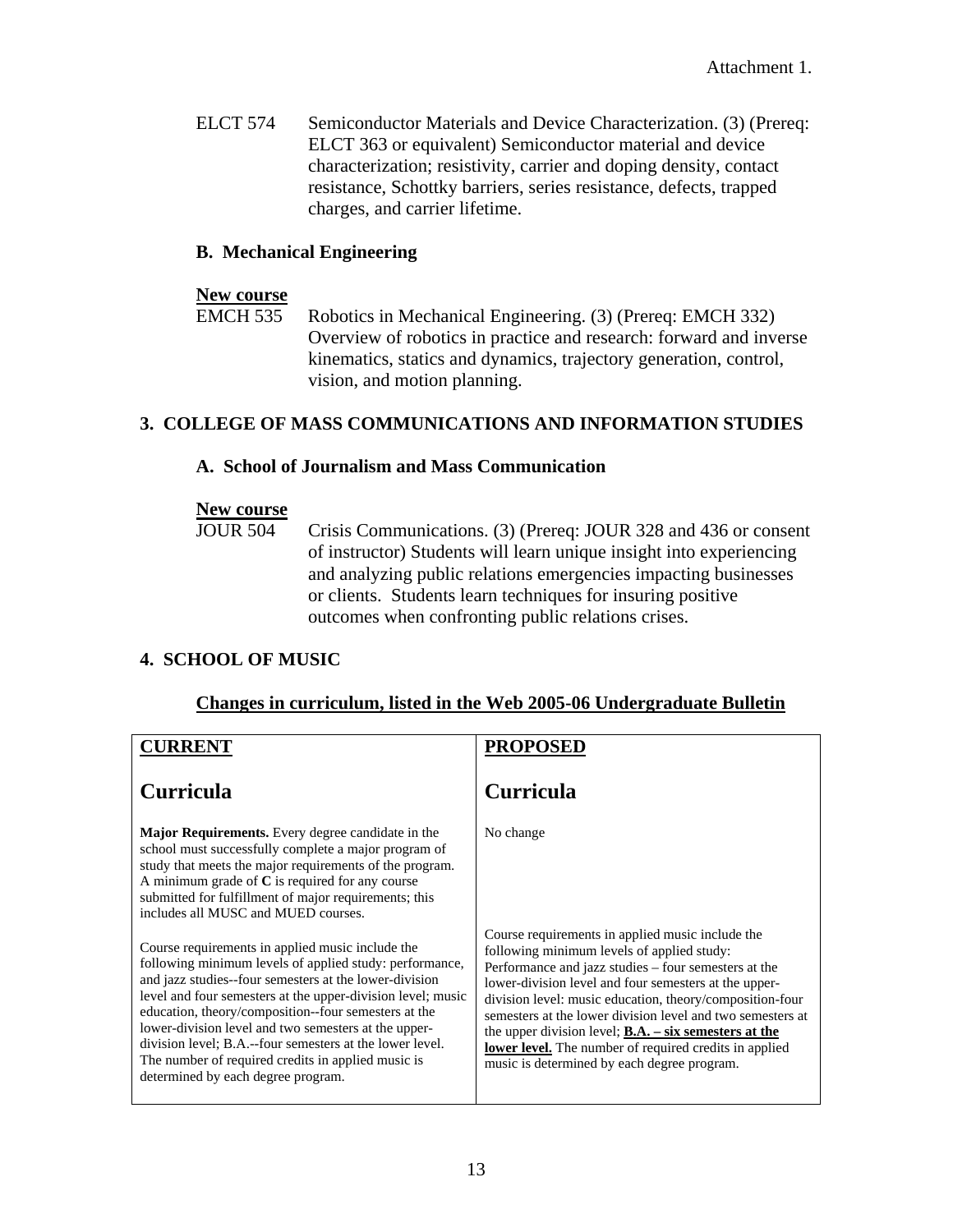| <b>Bachelor of Music (Emphases in Music</b><br><b>Education-Choral or Music Education-</b><br><i>Instrumental</i> )                                                                                                                                                                                                                                                                                | <b>Bachelor of Music (Emphases in Music</b><br><b>Education-Choral or Music Education-</b><br><i>Instrumental</i> )                                                                                                                                                                                                                                                                                            |
|----------------------------------------------------------------------------------------------------------------------------------------------------------------------------------------------------------------------------------------------------------------------------------------------------------------------------------------------------------------------------------------------------|----------------------------------------------------------------------------------------------------------------------------------------------------------------------------------------------------------------------------------------------------------------------------------------------------------------------------------------------------------------------------------------------------------------|
| $(132 \text{ hours})$                                                                                                                                                                                                                                                                                                                                                                              | $(132 \text{ hours})$                                                                                                                                                                                                                                                                                                                                                                                          |
| 3. Music Education Requirements (23 hours)                                                                                                                                                                                                                                                                                                                                                         | 3. Music Education Requirements (23 hours)                                                                                                                                                                                                                                                                                                                                                                     |
| Courses required for choral emphasis<br>Applied music (secondary instrument) (8 hours)<br>MUSC 278, 577 (4 hours)<br>MUED 104P, 359 (4 hours)<br>MUED 335L, 465, 465P, 467, 467P (7 hours)                                                                                                                                                                                                         | No change                                                                                                                                                                                                                                                                                                                                                                                                      |
| Courses required for instrumental emphasis<br>MUED 155, 156 (4 hours)<br>MUSC 125, 129, MUED 165, 465, 466, or 467<br>(2 hours)<br>MUED 468, 468P (3 hours)<br>String majors--MUSC 101; MUED 104, 360, 357, 463,<br>464 (12 hours)<br>Wind majors--MUED 105/106, 360, 357, 358, 460 (12)<br>hours)<br>Percussion majors--MUED 105/106, 357, 358, 460 (11<br>hours)<br>MUED electives $(1-3$ hours) | <b>Courses required for instrumental emphasis</b><br>MUED 155, 156 (4 hours)<br>MUSC 125, 129, MUED 165, 465, 466, or 467<br>(2 hours)<br>String majors – MUSC 101; MUED 104, 360, 357<br>463, 463P, 464, 464P (14 hours)<br>Wind Majors - MUED 105/106, 360, 357, 358, 460,<br>468, 468P (15 hours)<br>Percussion majors – MUED 105/106, 357, 358, 460,<br>468, 468P (14 hours)<br>MUED electives (1-3 hours) |

Т

### **New courses**

ा

| MUED 463P Practicum in Methods for String Instruction. (1) (Coreq:        |
|---------------------------------------------------------------------------|
| MUED 463) Practical application of elementary string methods              |
| and techniques in public and community school settings. Not<br>auditable. |

MUED 464P Practicum in String and Orchestral Literature for Secondary Schools. (1) (Coreq: MUED 464) Practical application of secondary string methods and materials in public and community school settings. Not auditable.

### **Change in credit hours**

|     | From: MUSC 111 | Lower Division Applied Music. (1-2)   |
|-----|----------------|---------------------------------------|
| To: | MUSC 111       | Lower Division Applied Music. $(1-3)$ |
|     | From: MUSC 311 | Upper Division Applied Music. (1-2)   |

To: MUSC 311 Upper Division Applied Music. (1-3)

### **Change in title, corequisite, and description**

From: MUED 464 String Literature and Practicum. (2) A study of materials for developing the technique and musicianship of string students in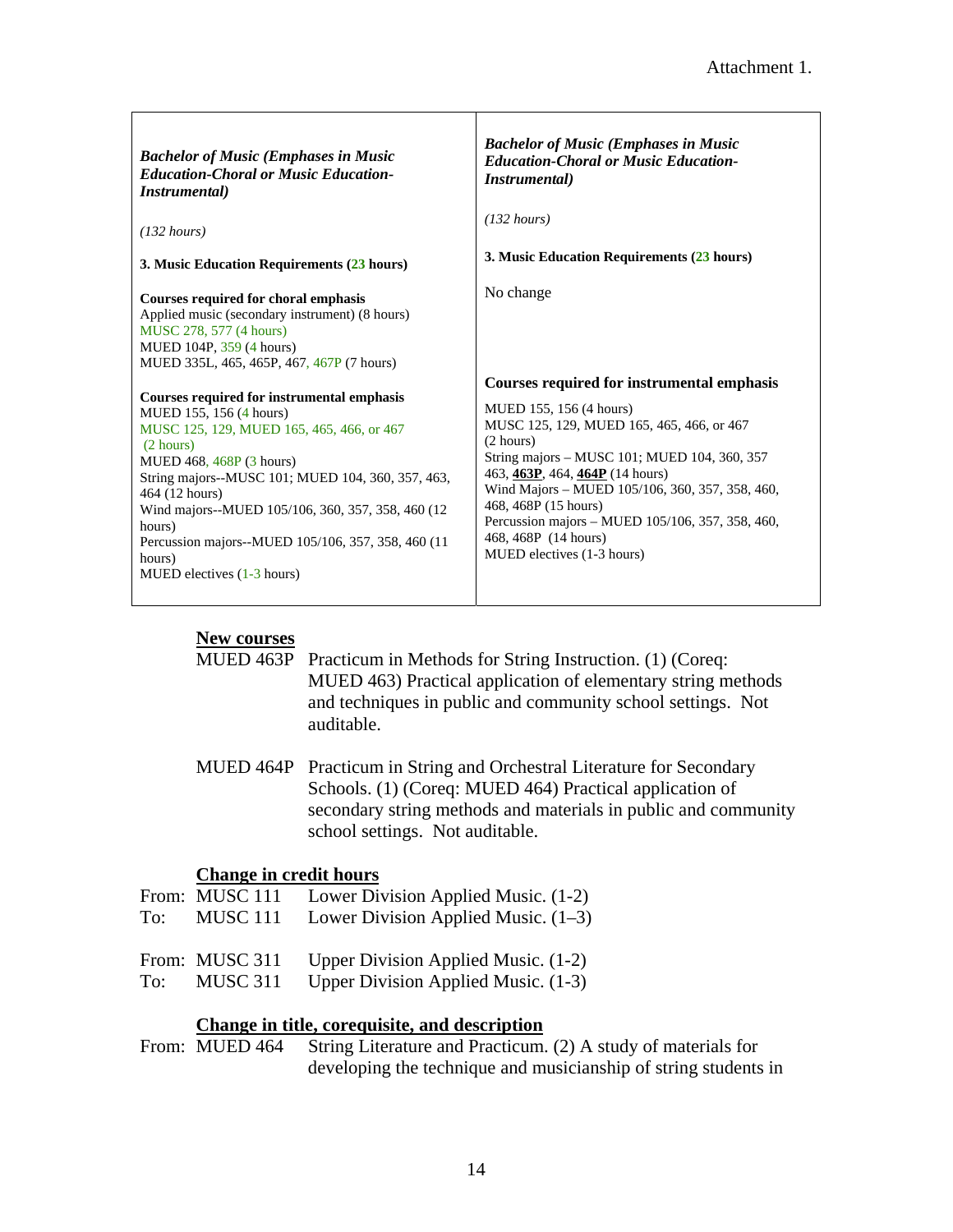|          | grades 5-12. Activities include conducting appropriate literature in |
|----------|----------------------------------------------------------------------|
|          | laboratory and school settings.                                      |
| MUED 464 | Orchestras in Secondary Schools. (2) (Coreq: MUED                    |
|          | 464P) A study of materials for developing the techniques and         |
|          | musicianship of string students in grades 7-12.                      |
|          |                                                                      |

# **5. REGIONAL CAMPUSES**

# **Palmetto College**

# **New curriculum**

| <b>Current</b> | <b>Proposed</b>                                                                                                                                                                                                                                                                                                                                                                                                                                                                                                                                                                                                                                                                                                                                                                                                                                                                                                                                               |
|----------------|---------------------------------------------------------------------------------------------------------------------------------------------------------------------------------------------------------------------------------------------------------------------------------------------------------------------------------------------------------------------------------------------------------------------------------------------------------------------------------------------------------------------------------------------------------------------------------------------------------------------------------------------------------------------------------------------------------------------------------------------------------------------------------------------------------------------------------------------------------------------------------------------------------------------------------------------------------------|
|                | <b>BACHELOR OF ARTS IN</b><br><b>LIBERAL STUDIES</b><br>(120 hours)                                                                                                                                                                                                                                                                                                                                                                                                                                                                                                                                                                                                                                                                                                                                                                                                                                                                                           |
|                | <b>PROGRAM PURPOSE</b><br>The purpose of the Liberal Studies program is to provide a curriculum<br>responsive to the educational needs of our state. Available to students<br>on USC's regional campuses, this degree provides access to upper-level<br>study in a range of liberal arts disciplines, fostering the ability to think<br>critically, communicate effectively, solve problems, and interpret human<br>experience. Goals of this program are to enhance students' intellectual<br>and creative capacities and broaden their historical, ethical, social, and<br>international perspectives while allowing them some flexibility in<br>designing the upper-level curricula based on previous studies and<br>employment objectives.                                                                                                                                                                                                                |
|                | <b>PROGRAM OBJECTIVES</b><br>To provide students with broad-based knowledge in the liberal<br>arts that results in their becoming more articulate, analytical,<br>historically informed, and well-rounded<br>To prepare students to contribute to their work environments<br>$\bullet$<br>and the larger society and to grow personally and<br>professionally throughout their careers<br>To foster in students analytical and decision-making skills;<br>$\bullet$<br>communication skills; a global perspective; a sense of social<br>responsibility and ethics; and characteristics of leadership<br>To meet academic needs of students who wish to pursue a<br>$\bullet$<br>baccalaureate degree in Liberal Studies and provide a solid<br>foundation for those preparing to pursue further education<br>To attract diverse, career-oriented students by making available<br>curricula that correspond to employment opportunities and<br>community needs |
|                | <b>ADMISSION AND GRADUATION STANDARDS</b><br>Students may apply to the Liberal Studies Program after completion of<br>at least 45 semester hours of accredited, college-level work. A minimum<br>grade point of 2.0 is required for admission and graduation. During the<br>first semester after the student's admission, a specific Program of Study                                                                                                                                                                                                                                                                                                                                                                                                                                                                                                                                                                                                         |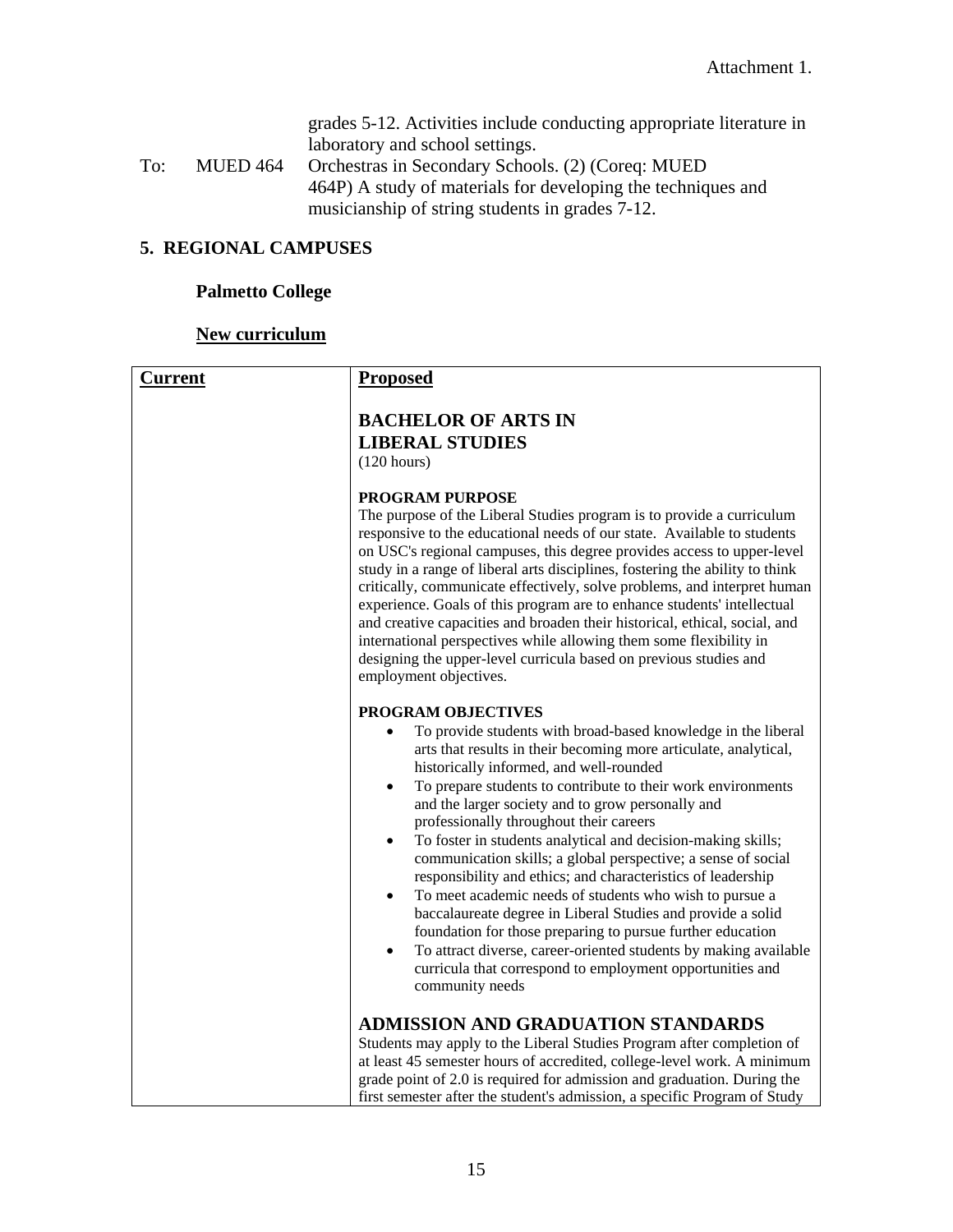| is developed by the student and the student's advisor and approved by<br>the Program Committee. Any changes to the Program of Study must be<br>approved by the advisor and Program Committee. All students must<br>earn at least 30 USC hours after admission to this program. A<br>minimum of 120 semester hours of accredited, college-level work must<br>be presented to earn this degree. |
|-----------------------------------------------------------------------------------------------------------------------------------------------------------------------------------------------------------------------------------------------------------------------------------------------------------------------------------------------------------------------------------------------|
| <b>CURRICULUM</b><br>The Bachelor of Arts with a major in Liberal Studies is designed for<br>students who want to pursue liberal studies without a major in a single<br>discipline.<br>No course may count in more than one category.                                                                                                                                                         |
| <b>1. GENERAL EDUCATION REQUIREMENTS</b><br>$(41-51 hours)$                                                                                                                                                                                                                                                                                                                                   |
| Writing $(6)$<br>ENGL 101, 102. Must be passed with grade of C or better                                                                                                                                                                                                                                                                                                                      |
| Foreign Language (0-9)<br>Demonstration of proficiency in one foreign language equivalent to<br>minimal passing grade on exit exam in 122 course                                                                                                                                                                                                                                              |
| <b>Numerical and Analytical Reasoning (6-7)</b><br>(to be met in one of the following ways)<br>1) MATH 122 or 141 with either CSCE 101 or STAT 110 or PHIL<br>110<br>MATH 122 or 141 with a higher level math course such as MATH<br>2)<br>170 or 172<br>3) CSCE 101 and CSCE 102; STAT 110 and STAT 201; or PHIL 110<br>and PHIL 111                                                         |
| <b>Laboratory Sciences (8)</b><br>Two laboratory courses selected from the following fields: astronomy,<br>biology, chemistry, environmental studies, geology, marine science,<br>physics                                                                                                                                                                                                     |
| Liberal Arts (21)<br>Fine Arts $(3)$<br>History (3)<br>PHIL 102 (3)<br>Social/Behavioral Sciences (3)<br>SPCH 140 (3)<br>Electives (must include two disciplines) (6)                                                                                                                                                                                                                         |
| 2. MAJOR REQUIREMENTS (36 hours)                                                                                                                                                                                                                                                                                                                                                              |
| <b>Required Courses</b>                                                                                                                                                                                                                                                                                                                                                                       |
| All courses must be at the 300-level or above with at least 15 hours at<br>the 400-level or above. All grades must be C or better.                                                                                                                                                                                                                                                            |
| The following three (3) courses are required of all majors:<br>PALM 493 South Carolina Studies<br>PALM 494 Internship<br>UNIV P401P Senior Capstone Experience                                                                                                                                                                                                                                |